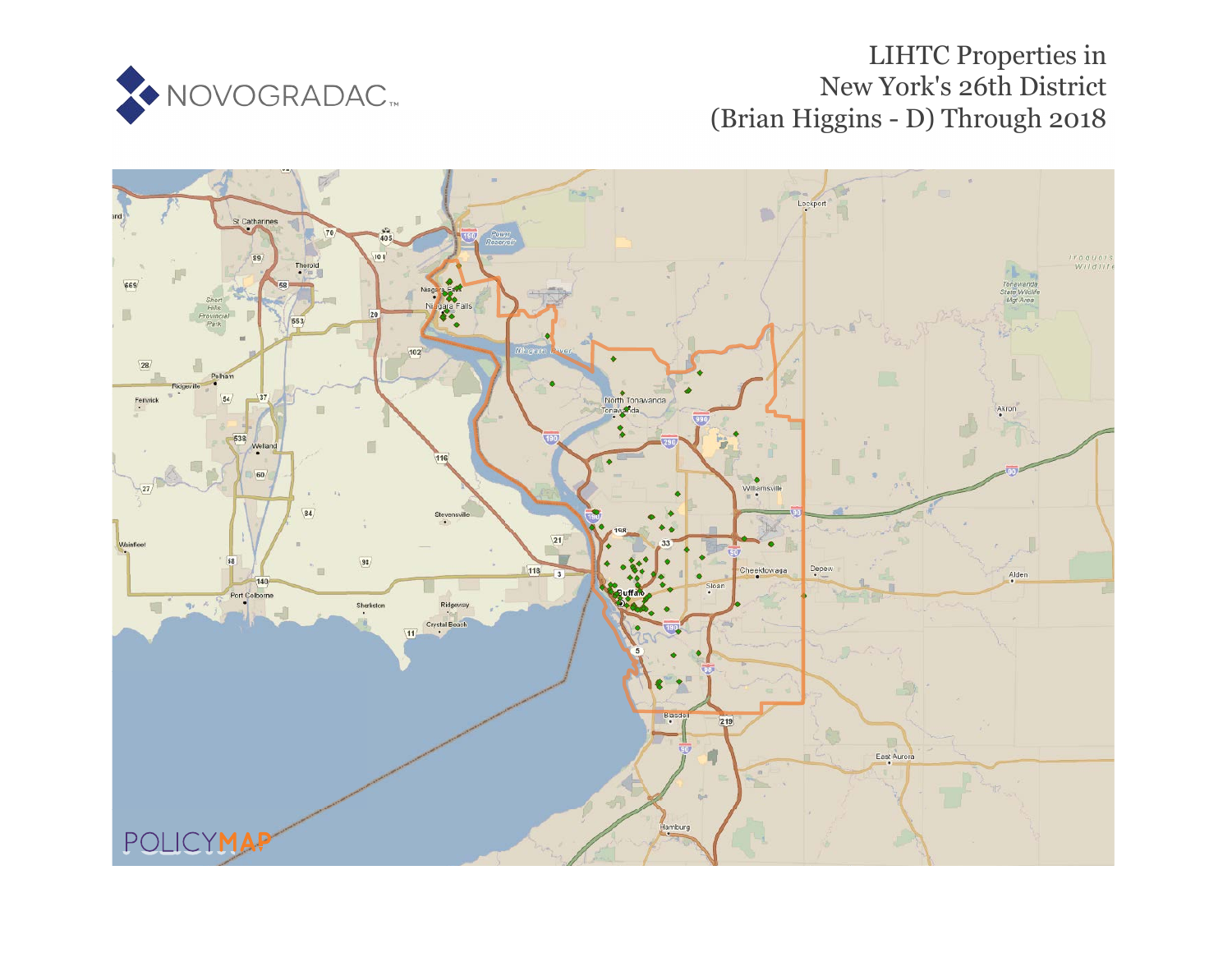| <b>Project Name</b>                           | <b>Address</b>                              | <b>City</b>               | <b>State</b>     | <b>Zip Code</b> | <b>Nonprofit</b><br><b>Sponsor</b> | <b>Allocation</b><br>Year | <b>Annual</b><br><b>Allocated</b><br><b>Amount</b> | <b>Year PIS</b> | <b>Construction Type</b>  | <b>Total</b><br><b>Units</b> | Low<br><b>Income</b><br><b>Units</b> | <b>Rent or</b><br><b>Income</b><br><b>Ceiling</b> | <b>Credit %</b>                          | <b>Tax-Exempt</b><br><b>Bond</b> | <b>HUD Multi-Family</b><br>Financing/<br><b>Rental Assistance</b> |
|-----------------------------------------------|---------------------------------------------|---------------------------|------------------|-----------------|------------------------------------|---------------------------|----------------------------------------------------|-----------------|---------------------------|------------------------------|--------------------------------------|---------------------------------------------------|------------------------------------------|----------------------------------|-------------------------------------------------------------------|
| <b>SUTTON PLACE APTS</b>                      | 113 TRAVERS<br><b>BLVD</b>                  | <b>AMHERST</b>            | NY               | 14228           |                                    | 2004                      | \$0                                                | 2003            | Acquisition and Rehab 246 |                              | 186                                  |                                                   | $30\,\%$ present $\,$ No value           |                                  |                                                                   |
| <b>SYCAMORE STREET</b><br>HOUSING             | 923 SYCAMORE<br>ST                          | <b>BUFFALO</b>            | NY               | 14212           |                                    | 2003                      | \$0                                                | 2003            | Acquisition and Rehab 24  |                              | 24                                   |                                                   | $70\%$ present $\overline{N_0}$<br>value |                                  |                                                                   |
| <b>ELLICOTT HOMES</b><br><b>WEST</b>          | 344 SWAN ST                                 | <b>BUFFALO</b>            | $_{\mathrm{NY}}$ | 14204           |                                    | 2003                      | $\$0$                                              | 2004            | New Construction          | 84                           | 84                                   |                                                   | $70\,\%$ present $\,$ No value           |                                  |                                                                   |
| NORTH FOREST APTS                             | 16 HEIM RD                                  | <b>AMHERST</b>            | N <sub>Y</sub>   | 14221           | Yes                                | 2004                      | \$0                                                | 2004            | New Construction          | 10                           | 10                                   |                                                   | 70 % present $\hbox{~No}$<br>value       |                                  |                                                                   |
| SOUTHWIND LANDING 5074 TRANSIT<br><b>APTS</b> | RD                                          | <b>DEPEW</b>              | NY               | 14043           | $\mathbf{N}\mathbf{o}$             | 2004                      | \$583,846                                          | 2004            | New Construction          | 100                          | 100                                  | 50% AMGI                                          | $70\,\%$ present $\,$ No value           |                                  |                                                                   |
| <b>CAROLYN'S HOUSE</b>                        | 542 SIXTH ST                                | NIAGARA FALLS             | NY               | 14301           | Yes                                | 2004                      | \$0                                                | 2005            | Acquisition and Rehab 19  |                              | 19                                   |                                                   | 70 % present $\,$ No $\,$<br>value       |                                  |                                                                   |
| CAROUSEL PARK APTS 100 OLIVER ST              |                                             | NORTH<br><b>TONAWANDA</b> | $_{\mathrm{NY}}$ | 14120           |                                    | 2005                      | \$0                                                | 2005            | Acquisition and Rehab 162 |                              | 161                                  |                                                   | $30$ % present $\,$ No value             |                                  |                                                                   |
| ELMWOOD SQUARE<br>APTS                        | 501 ELMWOOD<br>AVE                          | <b>BUFFALO</b>            | $_{\mathrm{NY}}$ | 14222           |                                    | 2004                      | \$0                                                | 2005            | Acquisition and Rehab 138 |                              | 137                                  |                                                   | $30\,\%$ present $\,$ No value           |                                  |                                                                   |
| FREDERICK DOUGLAS 17 MARY B<br>PHASE III      | TALBERT BLVD                                | <b>BUFFALO</b>            | NY               | 14204           |                                    | 2004                      | \$0                                                | 2005            | New Construction          | 45                           | 45                                   |                                                   | 70 % present $\bar{N}$ o<br>value        |                                  |                                                                   |
| CORNERSTONE MANOR 150 E N ST                  |                                             | <b>BUFFALO</b>            | $_{\mathrm{NY}}$ | 14203           | Yes                                | 2006                      | \$570,000                                          | 2006            | New Construction          | 58                           | 58                                   | 60% AMGI                                          | $70\,\%$ present $\,$ No $\,$<br>value   |                                  |                                                                   |
| HASKELL I STOVROFF AI 30 ALPINE PL            |                                             | CHEEKTOWAGA               | NY               | 14225           | $\mathbf{N}\mathbf{o}$             | 2006                      | \$259,823                                          | 2006            | Acquisition and Rehab 24  |                              | 24                                   | 60% AMGI                                          | $70$ % present $\,$ No $\,$<br>value     |                                  |                                                                   |
| VICTORY RIDGE APTS                            | 55A MELROY<br>$\operatorname{\mathsf{AVE}}$ | LACKAWANNA                | NY               | 14218           | Yes                                | 2006                      | \$635,888                                          | 2006            | Acquisition and Rehab 74  |                              | 67                                   | 60% AMGI                                          | 70 % present $\hbox{~No}$<br>value       |                                  |                                                                   |
| EAST SIDE HOUSING OP NORTHAMPTON BUFFALO      | 237<br>ST                                   |                           | $_{\mathrm{NY}}$ | 14208           | Yes                                | 2006                      | \$444,341                                          | 2006            | New Construction          | 29                           | 29                                   | 50% AMGI                                          | 70 % present $\,$ No $\,$<br>value       |                                  |                                                                   |

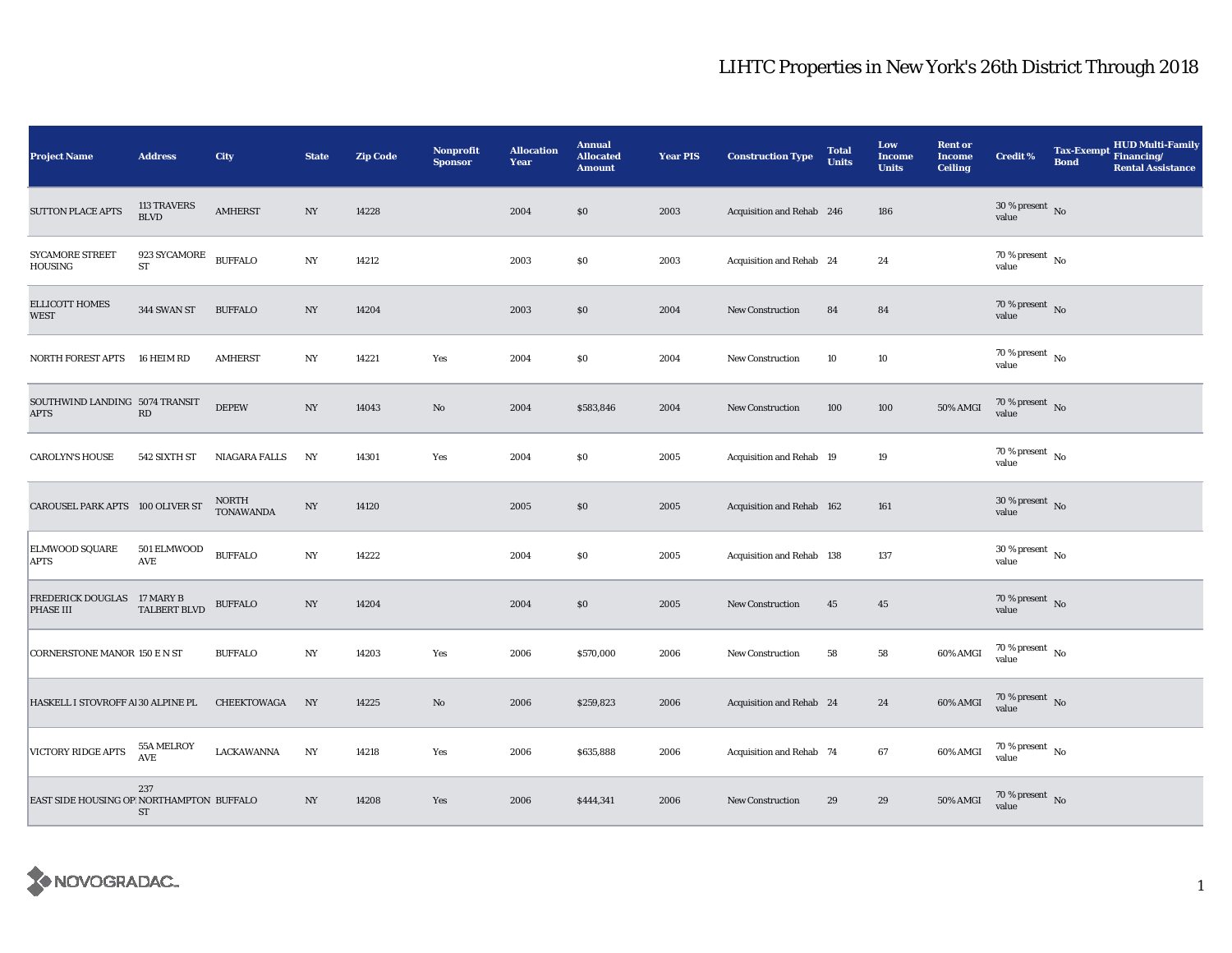| <b>Project Name</b>                                       | <b>Address</b>                      | City                        | <b>State</b>     | <b>Zip Code</b> | <b>Nonprofit</b><br><b>Sponsor</b> | <b>Allocation</b><br>Year | <b>Annual</b><br><b>Allocated</b><br><b>Amount</b> | <b>Year PIS</b> | <b>Construction Type</b>              | <b>Total</b><br><b>Units</b> | Low<br><b>Income</b><br><b>Units</b> | <b>Rent or</b><br><b>Income</b><br><b>Ceiling</b> | <b>Credit %</b>                          | <b>Tax-Exempt</b><br><b>Bond</b> | <b>HUD Multi-Family</b><br>Financing/<br><b>Rental Assistance</b> |
|-----------------------------------------------------------|-------------------------------------|-----------------------------|------------------|-----------------|------------------------------------|---------------------------|----------------------------------------------------|-----------------|---------------------------------------|------------------------------|--------------------------------------|---------------------------------------------------|------------------------------------------|----------------------------------|-------------------------------------------------------------------|
| <b>LAKEVIEW PHASE III</b>                                 | 263 TRENTON<br>$\operatorname{AVE}$ | <b>BUFFALO</b>              | $_{\mathrm{NY}}$ | 14201           | $\rm No$                           | 2004                      | \$511,106                                          | 2006            | Acquisition and Rehab 61              |                              | 59                                   | 50% AMGI                                          | Not<br>Indicated                         | No                               |                                                                   |
| MARYVALE EAST SENIOI $_{\text{DR}}^{120 \text{ MOORMAN}}$ |                                     | CHEEKTOWAGA                 | NY               | 14225           | $\rm No$                           | 2006                      | \$330,419                                          | 2007            | <b>Acquisition and Rehab</b>          | 172                          |                                      | 172 60% AMGI                                      | $30\,\%$ present $\,$ Yes<br>value       |                                  |                                                                   |
| <b>NIAGARA TOWNER</b>                                     |                                     | 901 CEDAR AVE NIAGARA FALLS | NY               | 14301           | $\rm No$                           | 2007                      | \$306,055                                          | 2007            | Acquisition and Rehab 200             |                              | 200                                  | 60% AMGI                                          | $30\,\%$ present $\,$ $\rm Yes$<br>value |                                  |                                                                   |
| TONAWANDA TOWERS 5 MAIN ST                                |                                     | <b>TONAWANDA</b>            | $_{\mathrm{NY}}$ | 14150           | No                                 | 2007                      | \$256,547                                          | 2007            | Acquisition and Rehab 100             |                              | 100                                  | 60% AMGI                                          | $30\,\%$ present $\,$ $\rm Yes$<br>value |                                  |                                                                   |
| ARTSPACE BUFFALO - AI NORTHAMPTON BUFFALO                 | 19<br>ST                            |                             | $_{\mathrm{NY}}$ | 14209           | Yes                                | 2006                      | \$712,137                                          | 2007            | Both New Construction 60<br>and $A/R$ |                              | ${\bf 36}$                           | <b>50% AMGI</b>                                   | 70 % present $\hbox{~No}$<br>value       |                                  |                                                                   |
| <b>COLT BLOCK APTS II</b>                                 | 918 ONTARIO<br>$\operatorname{AVE}$ | NIAGARA FALLS               | NY               | 14305           | Yes                                | 2006                      | \$540,376                                          | 2007            | Acquisition and Rehab 71              |                              | 71                                   | $50\%$ AMGI                                       | $70\,\%$ present $\,$ No value           |                                  |                                                                   |
| SENECA STREET SPECIA 1603 SENECA ST BUFFALO               |                                     |                             | $_{\mathrm{NY}}$ | 14210           | Yes                                | 2007                      | \$570,444                                          | 2007            | <b>New Construction</b>               | 75                           | $75\,$                               | 50% AMGI                                          | $70$ % present $\,$ No $\,$<br>value     |                                  |                                                                   |
| ST JOHN TOWNHOMES 163 MAPLE ST                            |                                     | <b>BUFFALO</b>              | $_{\mathrm{NY}}$ | 14204           | Yes                                | 2007                      | \$518,950                                          | 2007            | <b>New Construction</b>               | 28                           | 28                                   | <b>50% AMGI</b>                                   | $70\,\%$ present $\,$ No value           |                                  |                                                                   |
| <b>UNITY PARK II</b>                                      |                                     | 2980 NINTH ST NIAGARA FALLS | NY               | 14305           | Yes                                | 2007                      | \$699,000                                          | 2008            | <b>New Construction</b>               | 40                           | 40                                   | 60% AMGI                                          | $70$ % present $\,$ No $\,$<br>value     |                                  |                                                                   |
| PACKARD BUILDING                                          | 1325 MAIN ST                        | <b>BUFFALO</b>              | NY               | 14209           | $\rm No$                           | 2008                      | \$413,905                                          | 2009            | Acquisition and Rehab 40              |                              | $\bf 25$                             | 60% AMGI                                          | $70$ % present $\,$ No $\,$<br>value     |                                  |                                                                   |
| <b>AD PRICE</b>                                           | 282 MADISON<br><b>ST</b>            | <b>BUFFALO</b>              | NY               | 14212           | $\rm No$                           | 2008                      | \$484,751                                          | 2009            | <b>New Construction</b>               | 55                           | 55                                   | <b>50% AMGI</b>                                   | 70 % present $\hbox{~No}$<br>value       |                                  |                                                                   |
| <b>AMHERST STATION</b>                                    | 2671 MAIN ST                        | <b>BUFFALO</b>              | $_{\mathrm{NY}}$ | 14214           | Yes                                | 2009                      | \$480,000                                          | 2010            | Acquisition and Rehab 24              |                              | 24                                   | 50% AMGI                                          | $70\,\%$ present $\,$ No value           |                                  |                                                                   |
| HOLY FAMILY SENIOR A 892 TIFFT ST                         |                                     | <b>BUFFALO</b>              | $_{\mathrm{NY}}$ | 14220           | Yes                                | 2010                      | \$705,687                                          | 2011            | Acquisition and Rehab 35              |                              | 35                                   | 60% AMGI                                          | 70 % present $\hbox{~No}$<br>value       |                                  | No                                                                |

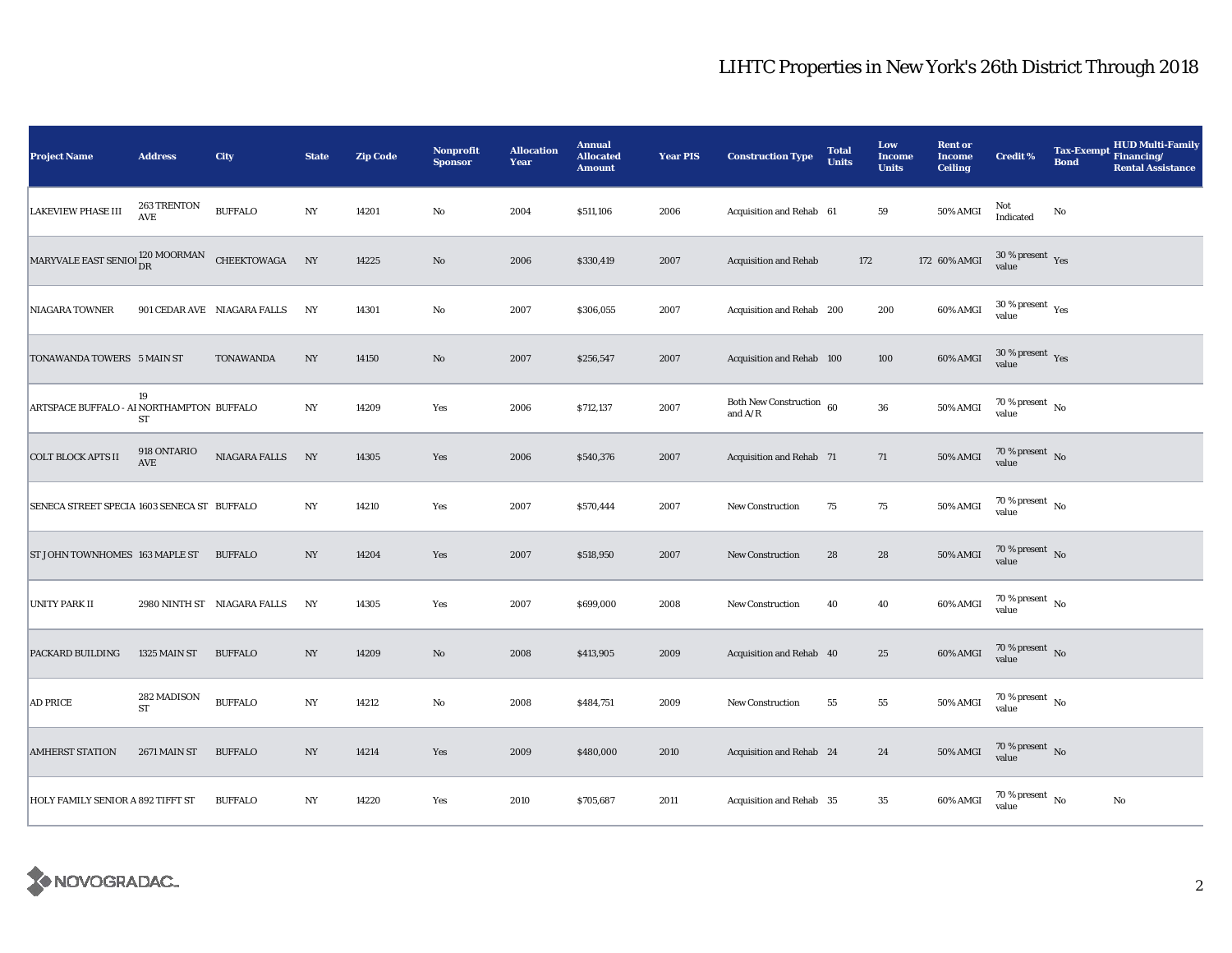| <b>Project Name</b>                                              | <b>Address</b>                | City                 | <b>State</b>     | <b>Zip Code</b> | Nonprofit<br><b>Sponsor</b> | <b>Allocation</b><br>Year | <b>Annual</b><br><b>Allocated</b><br><b>Amount</b> | <b>Year PIS</b> | <b>Construction Type</b>                | <b>Total</b><br><b>Units</b> | Low<br><b>Income</b><br><b>Units</b> | <b>Rent or</b><br><b>Income</b><br><b>Ceiling</b> | <b>Credit %</b>                      | <b>Tax-Exempt</b><br><b>Bond</b> | <b>HUD Multi-Family</b><br>Financing/<br><b>Rental Assistance</b> |
|------------------------------------------------------------------|-------------------------------|----------------------|------------------|-----------------|-----------------------------|---------------------------|----------------------------------------------------|-----------------|-----------------------------------------|------------------------------|--------------------------------------|---------------------------------------------------|--------------------------------------|----------------------------------|-------------------------------------------------------------------|
| AD PRICE SENIOR PHASI $_{\rm AVE}^{450 \rm \ JEFFERSON}$ BUFFALO |                               |                      | $_{\mathrm{NY}}$ | 14204           | $\mathbf{N}\mathbf{o}$      | 2009                      | \$1,291,619                                        | 2011            | New Construction                        | $\bf{0}$                     | $\boldsymbol{0}$                     | 60% AMGI                                          | $70\,\%$ present $\,$ No value       |                                  |                                                                   |
| ST MARTIN VILLAGE                                                | 564 DODGE ST                  | <b>BUFFALO</b>       | NY               | 14208           | Yes                         | 2010                      | \$1,320,000                                        | 2012            | Both New Construction $60$<br>and $A/R$ |                              | 60                                   | 50% AMGI                                          | $70$ % present $\,$ No $\,$<br>value |                                  | No                                                                |
| CENTER COURT PHASE I 2810 20TH ST                                |                               | <b>NIAGARA FALLS</b> | NY               | 14305           | $\mathbf{N}\mathbf{o}$      | 2012                      | \$1,457,143                                        | 2012            | <b>New Construction</b>                 | 89                           | 89                                   | 60% AMGI                                          | $70\,\%$ present $\,$ No value       |                                  | $\mathbf{N}\mathbf{o}$                                            |
| TRUE BETHEL TOWNHO 858 E FERRY ST BUFFALO                        |                               |                      | NY               | 14211           | No                          | 2013                      | \$618,913                                          | 2013            | <b>New Construction</b>                 | 30                           | $\bf{0}$                             | 60% AMGI                                          | $70$ % present $\,$ No $\,$<br>value |                                  |                                                                   |
| RIVERSIDE SPECIAL NEI 238 ONTARIO ST BUFFALO                     |                               |                      | NY.              | 14207           | Yes                         | 2013                      | \$855,755                                          | 2014            | Acquisition and Rehab 68                |                              | $\bf{0}$                             | <b>50% AMGI</b>                                   | $70\,\%$ present $${\rm No}$$ value  |                                  |                                                                   |
| ST JOHN TOWNHOMES $1\frac{132}{ST}$ MULBERRY                     |                               | <b>BUFFALO</b>       | $_{\mathrm{NY}}$ | 14204           | Yes                         | 2013                      | \$1,013,313                                        | 2014            | New Construction                        | $\bf{0}$                     | $\bf{0}$                             | 60% AMGI                                          | $70$ % present $\,$ No $\,$<br>value |                                  |                                                                   |
| AD PRICE PHASE II                                                | 285 SPRING<br><b>STREET</b>   | <b>BUFFALO</b>       | NY               | 14204           | Yes                         | 2014                      | \$894,631                                          | 2014            | <b>New Construction</b>                 | 50                           | 50                                   | 60% AMGI                                          | $70\,\%$ present $${\rm No}$$ value  |                                  | Yes                                                               |
| <b>LACKAWANNA HOMES</b>                                          | 21 KOSSUTH<br><b>STREET</b>   | LACKAWANNA           | $_{\mathrm{NY}}$ | 14218           | Yes                         | 2015                      | \$1,033,740                                        | 2015            | New Construction                        | 47                           | 47                                   | 60% AMGI                                          | 70 % present $\,$ No $\,$<br>value   |                                  | No                                                                |
| MASS AVE COMMUNITY <sup>12</sup> SHERWOOD                        |                               | <b>BUFFALO</b>       | $_{\mathrm{NY}}$ | 14213           | Yes                         | 2014                      | \$858,000                                          | 2015            | New Construction                        | 46                           | 39                                   | 60% AMGI                                          | $70\,\%$ present $\,$ No value       |                                  | $\mathbf{N}\mathbf{o}$                                            |
| WATERFRONT APARTMI 270 NIAGARA                                   |                               | <b>BUFFALO</b>       | $_{\mathrm{NY}}$ | 14201           | No                          | 2016                      | \$1,050,624                                        | 2015            | <b>New Construction</b>                 | 48                           | 48                                   | 60% AMGI                                          | 70 % present<br>value                |                                  | $\rm No$                                                          |
| <b>BELLAMY COMMONS</b>                                           | 1490<br>JEFFERSON AVE BUFFALO |                      | $_{\mathrm{NY}}$ | 14208           | Yes                         | 2015                      | \$513,269                                          | 2016            | Acquisition and Rehab 30                |                              | $30\,$                               | 60% AMGI                                          | $70\,\%$ present $_{\rm{No}}$        |                                  | No                                                                |
| WALNUT AVENUE HOMI 607 WALNUT                                    |                               | NIAGARA FALLS        | NY               | 14301           | Yes                         | 2015                      | \$727,055                                          | 2016            | <b>New Construction</b>                 | 41                           | 41                                   | 60% AMGI                                          | 70 % present<br>value                |                                  | No                                                                |
| HIGHLAND SCHOOL APA $^{105\,\rm HIGHLAND}_{\rm AVE}$ TONAWANDA   |                               |                      | NY               | 14221           | Yes                         | 2016                      | \$432,672                                          | 2017            | New Construction                        | 38                           | 34                                   | 60% AMGI                                          | 70 % present<br>value                |                                  | $\mathbf{N}\mathbf{o}$                                            |

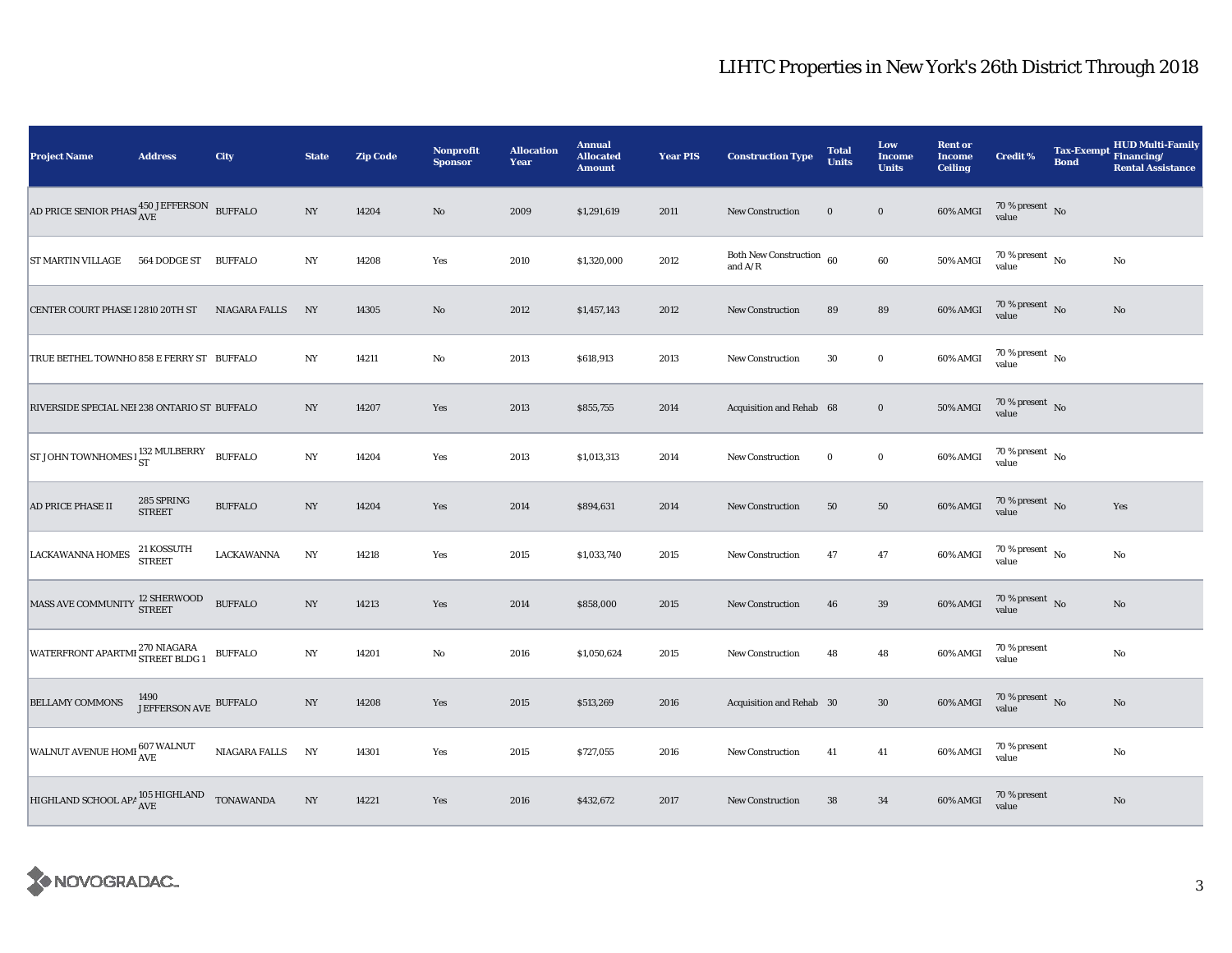| <b>Project Name</b>                                           | <b>Address</b>                          | City                        | <b>State</b>     | <b>Zip Code</b> | <b>Nonprofit</b><br><b>Sponsor</b> | <b>Allocation</b><br>Year | <b>Annual</b><br><b>Allocated</b><br><b>Amount</b> | <b>Year PIS</b>      | <b>Construction Type</b>  | <b>Total</b><br><b>Units</b> | Low<br><b>Income</b><br><b>Units</b> | <b>Rent or</b><br><b>Income</b><br><b>Ceiling</b> | <b>Credit %</b>                          | <b>Bond</b> | <b>HUD Multi-Family</b><br>Tax-Exempt Financing/<br><b>Rental Assistance</b> |
|---------------------------------------------------------------|-----------------------------------------|-----------------------------|------------------|-----------------|------------------------------------|---------------------------|----------------------------------------------------|----------------------|---------------------------|------------------------------|--------------------------------------|---------------------------------------------------|------------------------------------------|-------------|------------------------------------------------------------------------------|
| PARKVIEW APARTMENT <sup>769 BEST</sup><br>STREET              |                                         | <b>BUFFALO</b>              | $_{\mathrm{NY}}$ | 14211           | No                                 | 2016                      | \$489,076                                          | 2017                 | Acquisition and Rehab 26  |                              | 26                                   | 60% AMGI                                          | 70 % present<br>value                    |             | No                                                                           |
| NIAGARA FAMILY LOFTS 561 PORTAGE RD NIAGARA FALLS             |                                         |                             | NY               | 14301           | Yes                                | 2016                      | \$732,192                                          | 2017                 | <b>New Construction</b>   | 61                           | 51                                   | 60% AMGI                                          | 70 % present<br>value                    |             | $\rm No$                                                                     |
| RIDGE ROAD INDEPEND <sup>264</sup> RIDGE                      |                                         | LACKAWANNA                  | NY               | 14218           | Yes                                | 2017                      | \$725,107                                          | 2018                 | New Construction          | 32                           | $32\,$                               | 60% AMGI                                          | 70 % present<br>value                    |             | No                                                                           |
| BRACO & LINWOOD APT $^{922/926}_{\rm MAIN/ALLEN\ ST}$ BUFFALO |                                         |                             | NY               | 14202           |                                    | 2014                      | \$1,317,491                                        | Insufficient<br>Data | Acquisition and Rehab 296 |                              | 295                                  | 60% AMGI                                          | $30\,\%$ present $\,$ $\rm Yes$<br>value |             |                                                                              |
| <b>HERTEL PARK</b>                                            | 1631 HERTEL<br>AVE                      | <b>BUFFALO</b>              | N <sub>Y</sub>   | 14216           | $\mathbf{No}$                      | 1994                      | \$0                                                | 1995                 | <b>New Construction</b>   | 138                          | 138                                  |                                                   | 70 % present $\hbox{~No}$<br>value       |             |                                                                              |
| <b>ALLENHURST APTS</b>                                        | 300<br><b>ALLENHURST</b><br>RD          | <b>AMHERST</b>              | $_{\mathrm{NY}}$ | 14226           |                                    | 1987                      | $\$0$                                              | Insufficient<br>Data | Acquisition and Rehab 315 |                              | 315                                  |                                                   | 30 % present $\overline{N_0}$<br>value   |             |                                                                              |
| <b>601 FERRY AVE</b>                                          |                                         | 601 FERRY AVE NIAGARA FALLS | NY               | 14301           |                                    | 1987                      | $\$0$                                              | Insufficient<br>Data | Acquisition and Rehab 30  |                              | 30                                   |                                                   | $30$ % present $\,$ No $\,$<br>value     |             |                                                                              |
| EMERSON ROW HOUSES 29 EMERSON PL BUFFALO                      |                                         |                             | NY               | 14209           |                                    | 1990                      | \$0                                                | Insufficient<br>Data | Acquisition and Rehab 28  |                              | 28                                   |                                                   | $30\,\%$ present $\,$ No value           |             |                                                                              |
| <b>HOPKINS COURT</b>                                          | $2250$ N FRENCH $\,$ BUFFALO $\,$<br>RD |                             | N <sub>Y</sub>   |                 | No                                 | 2000                      | \$0                                                | 2001                 | <b>New Construction</b>   | 105                          | 105                                  |                                                   | 70 % present $\hbox{~No}$<br>value       |             |                                                                              |
| <b>LAKEVIEW SENIORS I</b>                                     | 345 TRENTON<br>AVE                      | <b>BUFFALO</b>              | NY               | 14201           | $\mathbf{N}\mathbf{o}$             | 2002                      | \$0                                                | 2002                 | <b>New Construction</b>   | 138                          | 138                                  |                                                   | $30\,\%$ present $\,$ Yes value          |             |                                                                              |
| LAKEVIEW FAMILY HOM 1 JERSEY ST                               |                                         | <b>BUFFALO</b>              | $_{\mathrm{NY}}$ | 14201           | No                                 | 2002                      | $\$0$                                              | 2004                 | <b>New Construction</b>   | 150                          | 149                                  |                                                   | $30\,\%$ present $\,$ Yes value          |             |                                                                              |
| ST MARY'S COMMON'S 400 MILL ST                                |                                         | WILLIAMSVILLE NY            |                  | 14221           | $\mathbf{N}\mathbf{o}$             | 2003                      | \$0                                                | 2004                 | Acquisition and Rehab 101 |                              | 101                                  |                                                   | $70$ % present $$\rm{No}$$ value         |             |                                                                              |
| <b>WATERGATE APTS II</b>                                      | 10 HERTEL AVE BUFFALO                   |                             | NY               | 14207           | No                                 | 2004                      | \$0                                                | 2004                 | Acquisition and Rehab 195 |                              | 145                                  |                                                   | $30$ % present $\,$ $\rm Yes$<br>value   |             |                                                                              |

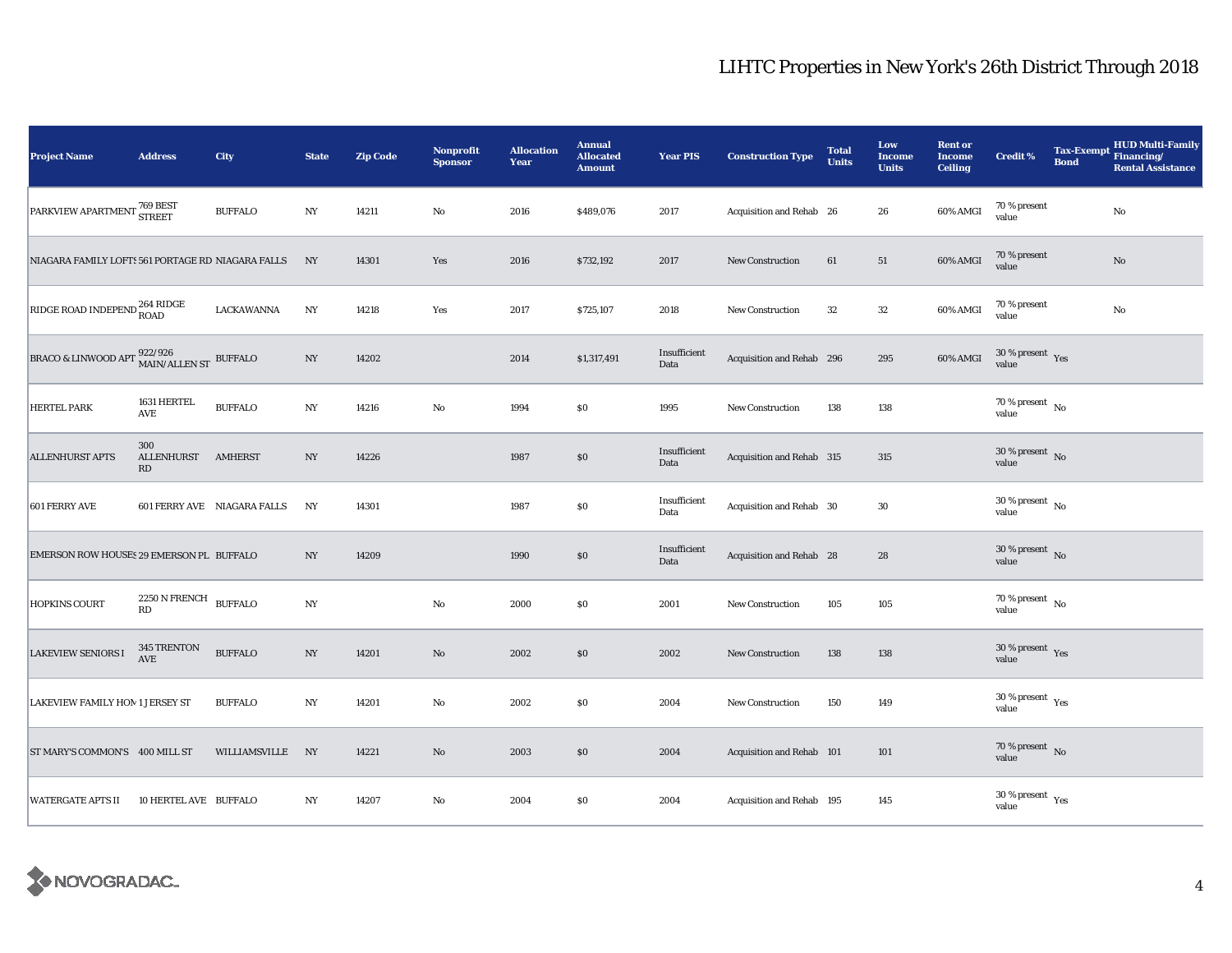| <b>Project Name</b>                        | <b>Address</b>                         | City                              | <b>State</b>     | <b>Zip Code</b> | Nonprofit<br><b>Sponsor</b> | <b>Allocation</b><br>Year | <b>Annual</b><br><b>Allocated</b><br><b>Amount</b> | <b>Year PIS</b>      | <b>Construction Type</b>        | <b>Total</b><br><b>Units</b> | Low<br><b>Income</b><br><b>Units</b> | <b>Rent or</b><br><b>Income</b><br><b>Ceiling</b> | <b>Credit %</b>                      | <b>Tax-Exempt</b><br><b>Bond</b> | <b>HUD Multi-Family</b><br>Financing/<br><b>Rental Assistance</b> |
|--------------------------------------------|----------------------------------------|-----------------------------------|------------------|-----------------|-----------------------------|---------------------------|----------------------------------------------------|----------------------|---------------------------------|------------------------------|--------------------------------------|---------------------------------------------------|--------------------------------------|----------------------------------|-------------------------------------------------------------------|
| <b>WASHINGTON APTS</b>                     | 501<br>WASHINGTON BUFFALO<br><b>ST</b> |                                   | $_{\mathrm{NY}}$ | 14203           | $\rm No$                    | 2004                      | \$0                                                | 2005                 | Acquisition and Rehab 82        |                              | ${\bf 81}$                           |                                                   | $30\,\%$ present $\,$ Yes value      |                                  |                                                                   |
| <b>HOLLAND &amp; EATON</b>                 | <b>48 HOLLAND</b><br>AVE               | LACKAWANNA                        | NY               | 14218           |                             | 1994                      | $\$0$                                              | 1993                 | Acquisition and Rehab 4         |                              | $\overline{4}$                       |                                                   | $70$ % present $\,$ No $\,$<br>value |                                  |                                                                   |
| <b>CHRISTINE APTS</b>                      | 526 NIAGARA ST BUFFALO                 |                                   | $_{\mathrm{NY}}$ | 14201           |                             | 1992                      | \$0                                                | 1993                 | Acquisition and Rehab 32        |                              | $32\,$                               |                                                   | $70\,\%$ present $\,$ No value       |                                  |                                                                   |
| MARYVALE EAST APTS                         | <b>DR</b>                              | $100\,\mbox{MOORMAN}$ CHEEKTOWAGA | N <sub>Y</sub>   | 14225           |                             | 1988                      | \$0\$                                              | Insufficient<br>Data | Acquisition and Rehab 81        |                              | 61                                   |                                                   | $30$ % present $\,$ No $\,$<br>value |                                  |                                                                   |
| <b>WATERFRONT II</b>                       | 130 NIAGARA ST BUFFALO                 |                                   | $_{\mathrm{NY}}$ | 14201           |                             | 1989                      | $\$0$                                              | Insufficient<br>Data | Acquisition and Rehab 472       |                              | 471                                  |                                                   | Not<br>Indicated                     | $\mathbf{No}$                    |                                                                   |
| 145 BUSTI AVE                              | 145 BUSTI AVE BUFFALO                  |                                   | NY               | 14201           |                             | 1989                      | $\$0$                                              | Insufficient<br>Data | Acquisition and Rehab 142       |                              | 141                                  |                                                   | Not<br>Indicated                     | $\mathbf{No}$                    |                                                                   |
| 191 BIRD AVE                               | 191 BIRD AVE                           | <b>BUFFALO</b>                    | NY               | 14213           |                             | 1989                      | $\$0$                                              | Insufficient<br>Data | Acquisition and Rehab 18        |                              | 18                                   |                                                   | $30\,\%$ present $\,$ No value       |                                  |                                                                   |
| 235 HUDSON ST                              | 235 HUDSON ST BUFFALO                  |                                   | NY               | 14201           |                             | 1989                      | $\$0$                                              | Insufficient<br>Data | <b>Acquisition and Rehab 12</b> |                              | $12\,$                               |                                                   | $30\,\%$ present $\,$ No value       |                                  |                                                                   |
| <b>HARBOR VIEW</b>                         | 10 SEVENTH ST BUFFALO                  |                                   | NY               | 14201           |                             | 2009                      | \$642,569                                          | 2011                 | <b>Acquisition and Rehab</b>    | 208                          |                                      | 200 60% AMGI                                      | $30\,\%$ present $\,$ Yes<br>value   |                                  |                                                                   |
| WALDEN PARK SENIOR 1101 BAKOS BLVD BUFFALO |                                        |                                   | NY               | 14211           |                             | Insufficient<br>Data      | \$336,477                                          | 2011                 | Acquisition and Rehab 126       |                              | 126                                  | 60% AMGI                                          | $30\,\%$ present $\,$ Yes value      |                                  |                                                                   |
| <b>MONTEAGLE</b>                           | <b>4600 HYDE</b><br>PARK BLVD          | NIAGARA FALLS                     | NY               | 14305           |                             | 2011                      | \$391,394                                          | 2011                 | Acquisition and Rehab 150       |                              | 149                                  | 60% AMGI                                          | $30\,\%$ present $\,$ Yes<br>value   |                                  |                                                                   |
| <b>MARINER TOWERS</b>                      | 186 EFNER ST                           | <b>BUFFALO</b>                    | $_{\mathrm{NY}}$ | 14201           |                             | 2012                      | \$1,588,559                                        | 2012                 | Acquisition and Rehab 292       |                              | 292                                  | 60% AMGI                                          | $30\,\%$ present $\,$ Yes value      |                                  |                                                                   |
| HERTEL PARK SENIOR A 1607 HERTEL           |                                        | <b>BUFFALO</b>                    | $_{\mathrm{NY}}$ | 14216           |                             | 2013                      | \$366,188                                          | 2014                 | Not Indicated                   | $\bf{0}$                     | 136                                  | 60% AMGI                                          | $30\,\%$ present $\,$ Yes value      |                                  |                                                                   |

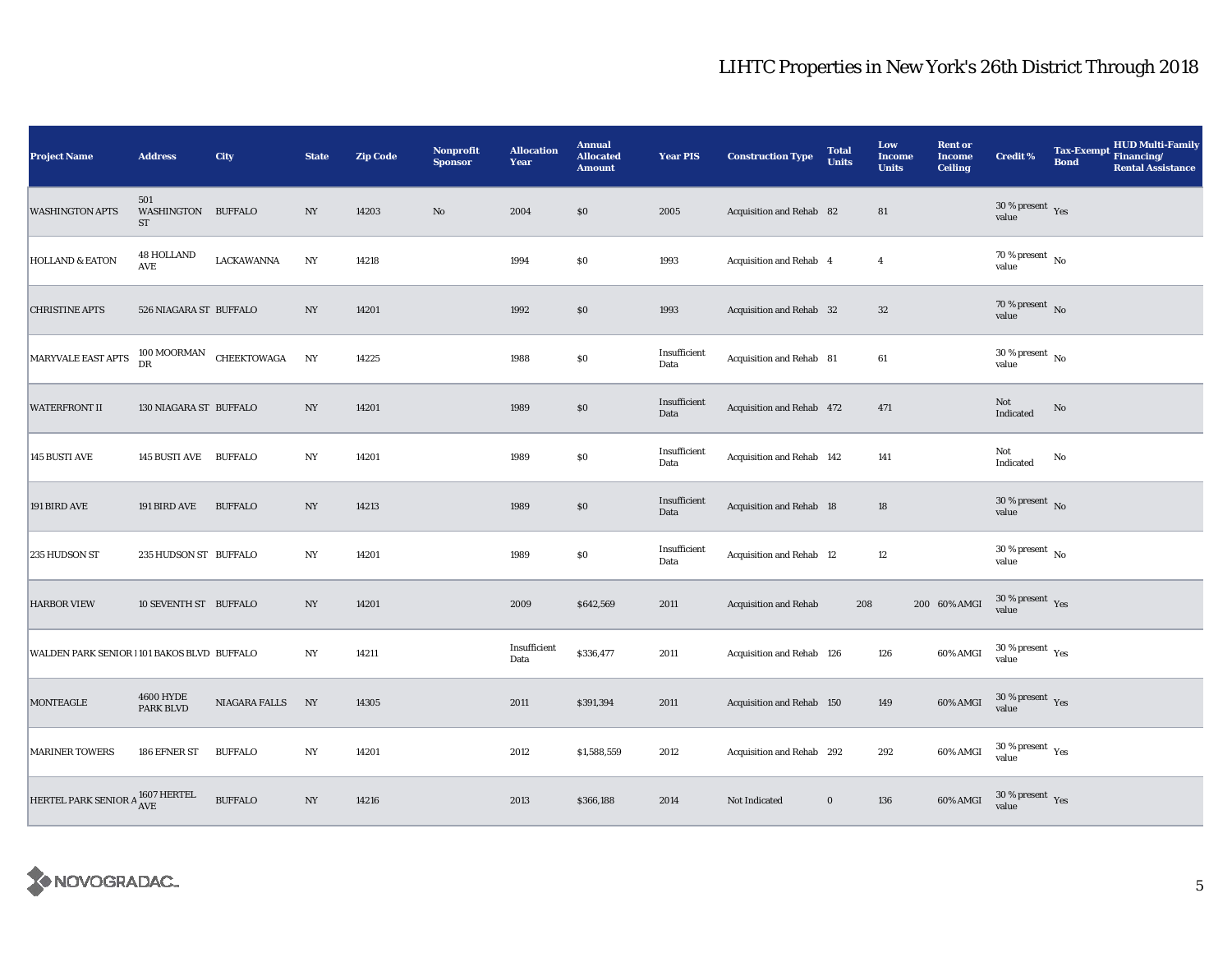| <b>Project Name</b>                                | <b>Address</b>                                                   | City             | <b>State</b>             | <b>Zip Code</b> | <b>Nonprofit</b><br><b>Sponsor</b> | <b>Allocation</b><br>Year | <b>Annual</b><br><b>Allocated</b><br><b>Amount</b> | <b>Year PIS</b> | <b>Construction Type</b>  | <b>Total</b><br><b>Units</b> | Low<br><b>Income</b><br><b>Units</b> | <b>Rent or</b><br><b>Income</b><br><b>Ceiling</b> | <b>Credit %</b>                      | <b>Bond</b> | Tax-Exempt HUD Multi-Family<br><b>Rental Assistance</b> |
|----------------------------------------------------|------------------------------------------------------------------|------------------|--------------------------|-----------------|------------------------------------|---------------------------|----------------------------------------------------|-----------------|---------------------------|------------------------------|--------------------------------------|---------------------------------------------------|--------------------------------------|-------------|---------------------------------------------------------|
| TRINITY TOWERS                                     | 25 LINWOOD<br><b>AVENUE</b>                                      | <b>BUFFALO</b>   | $_{\mathrm{NY}}$         | 14209           |                                    | Insufficient<br>Data      | \$305,447                                          | 2014            | Not Indicated             | 83                           | ${\bf 78}$                           | 60% AMGI                                          | $30\,\%$ present $\,$ Yes value      |             |                                                         |
| CONERSTONE UNITY PA 3111-3117 9TH ST NIAGARA FALLS |                                                                  |                  | NY                       | 14305           |                                    | 2013                      | \$622,488                                          | 2014            | Not Indicated             | 84                           | 84                                   | 60% AMGI                                          | $30\,\%$ present $\,$ Yes value      |             |                                                         |
| 1150 ONTARIO AVE PROJ $^{1150}_{\rm{AVE}}$         |                                                                  | NIAGARA FALLS    | NY                       | 14305           |                                    | 1992                      | \$0                                                | 1994            | New Construction          | $\overline{4}$               | $\overline{4}$                       |                                                   | 70 % present $\hbox{~No}$<br>value   |             |                                                         |
| 120 INGHAM AVE                                     | 120 INGHAM<br>$\operatorname{AVE}$                               | LACKAWANNA       | $_{\mathrm{NY}}$         | 14218           |                                    | 1994                      | \$0                                                | 1994            | Acquisition and Rehab 3   |                              | $\mathbf{3}$                         |                                                   | $70\,\%$ present $\,$ No value       |             |                                                         |
| 202 SOUTH DIVISION ST $_{\rm ST}^{202}$ S DIVISION |                                                                  | <b>BUFFALO</b>   | NY                       | 14204           |                                    | 1992                      | \$0                                                | 1994            | Acquisition and Rehab 63  |                              | 63                                   |                                                   | $70\,\%$ present $\,$ No value       |             |                                                         |
| 211 EAGLE STREET                                   | 211 E EAGLE ST BUFFALO                                           |                  | $\ensuremath{\text{NY}}$ | 14204           |                                    | 1992                      | \$0                                                | 1994            | Acquisition and Rehab 60  |                              | $60\,$                               |                                                   | $70\,\%$ present $\,$ No value       |             |                                                         |
| ST ANN'S APTS (BUFFALI 371 WATSON ST BUFFALO       |                                                                  |                  | NY                       | 14212           |                                    | 1992                      | $\$0$                                              | 1994            | Acquisition and Rehab 19  |                              | $19\,$                               |                                                   | $70\,\%$ present $\,$ No value       |             |                                                         |
| 1035 SOUTH AVENUE PR 1035 S AVE                    |                                                                  | NIAGARA FALLS    | NY                       | 14305           |                                    | 1994                      | \$0                                                | 1995            | <b>New Construction</b>   | $\overline{4}$               | $\overline{4}$                       |                                                   | $70\,\%$ present $\,$ No value       |             |                                                         |
| MANHATTAN SQUARE A MANHATTAN                       | 194<br>AVE                                                       | <b>BUFFALO</b>   | $_{\mathrm{NY}}$         | 14215           |                                    | 1994                      | \$0                                                | 1995            | New Construction          | 72                           | 72                                   |                                                   | $70$ % present $\,$ No $\,$<br>value |             |                                                         |
| PARKSIDE VILLAGE COU <sup>57</sup> BENEFIELD       |                                                                  | <b>TONAWANDA</b> | $_{\mathrm{NY}}$         | 14150           |                                    | 1995                      | \$0                                                | 1995            | Acquisition and Rehab 28  |                              | 28                                   |                                                   | 70 % present $\hbox{~No}$<br>value   |             |                                                         |
| STRATFORD ARMS APTS 25 W UTICA ST BUFFALO          |                                                                  |                  | NY                       | 14209           |                                    | 1993                      | \$0                                                | 1995            | Acquisition and Rehab 41  |                              | 41                                   |                                                   | 70 % present $\hbox{~No}$<br>value   |             |                                                         |
| UNITY PARK PHASE I 2 APPLE WALK NIAGARA FALLS      |                                                                  |                  | NY                       | 14305           |                                    | 1993                      | \$0                                                | 1995            | Acquisition and Rehab 204 |                              | 204                                  |                                                   | $30\,\%$ present $\,$ No value       |             |                                                         |
| 1165 DELAWARE AVE                                  | 1165 DELAWARE $\,$ BUFFALO $\,$<br>$\operatorname{\mathbf{AVE}}$ |                  | $_{\mathrm{NY}}$         | 14209           |                                    | 1994                      | \$0                                                | 1996            | Acquisition and Rehab 62  |                              | 59                                   |                                                   | $70$ % present $\,$ No $\,$<br>value |             |                                                         |

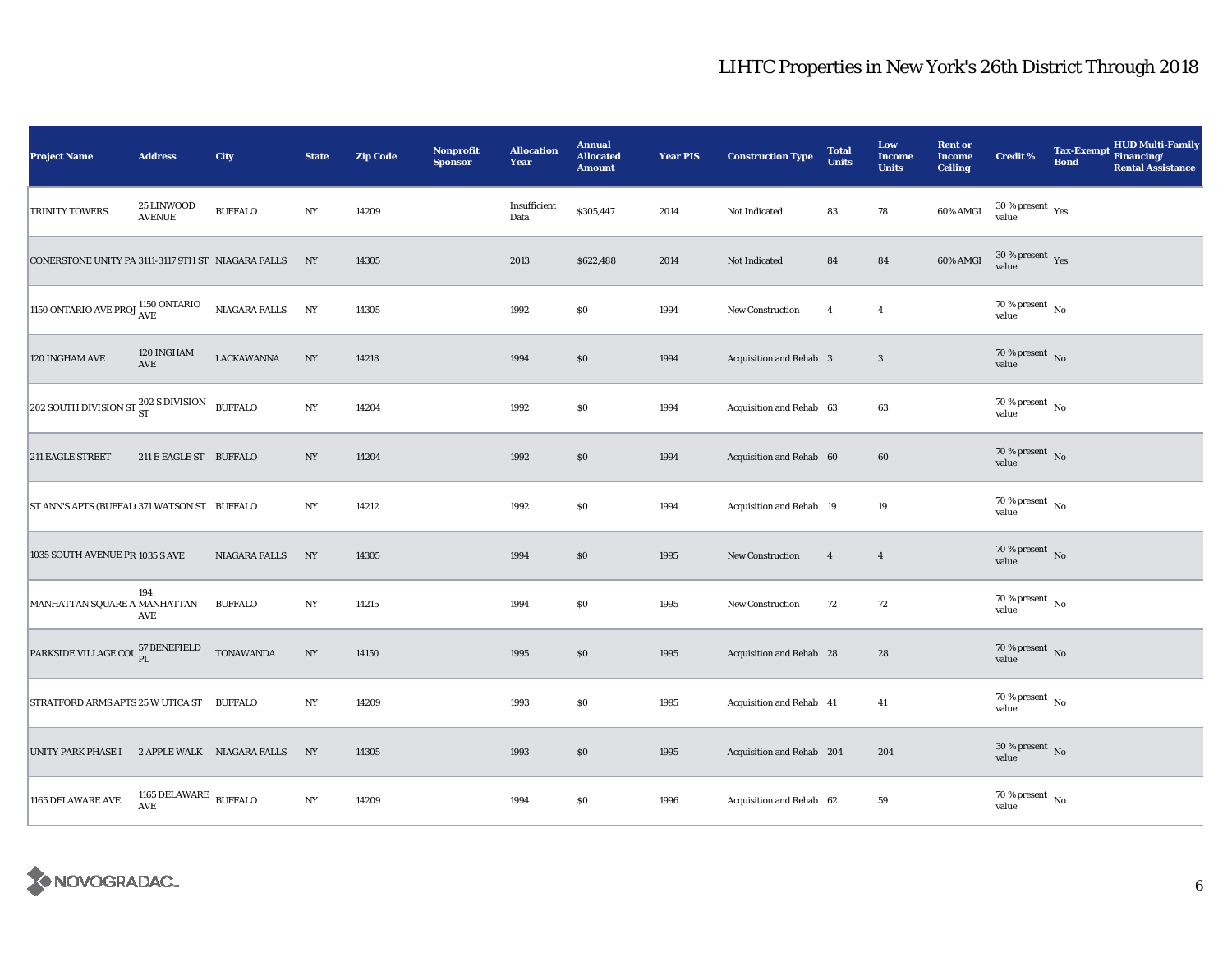| <b>Project Name</b>                                                                   | <b>Address</b>                       | City           | <b>State</b>     | <b>Zip Code</b> | <b>Nonprofit</b><br><b>Sponsor</b> | <b>Allocation</b><br>Year | <b>Annual</b><br><b>Allocated</b><br><b>Amount</b> | <b>Year PIS</b> | <b>Construction Type</b>  | <b>Total</b><br><b>Units</b> | Low<br><b>Income</b><br><b>Units</b> | <b>Rent or</b><br><b>Income</b><br><b>Ceiling</b> | <b>Credit %</b>                     | <b>HUD Multi-Family</b><br>Tax-Exempt Financing/<br><b>Bond</b><br><b>Rental Assistance</b> |
|---------------------------------------------------------------------------------------|--------------------------------------|----------------|------------------|-----------------|------------------------------------|---------------------------|----------------------------------------------------|-----------------|---------------------------|------------------------------|--------------------------------------|---------------------------------------------------|-------------------------------------|---------------------------------------------------------------------------------------------|
| 214 SOUTH<br>DIVISION/233 EAGLE                                                       | 233 E EAGLE ST BUFFALO               |                | NY               | 14204           |                                    | 1995                      | \$0                                                | 1996            | Acquisition and Rehab 134 |                              | 134                                  |                                                   | $70\,\%$ present $${\rm No}$$ value |                                                                                             |
| <b>EBENEZER SQUARE</b>                                                                | 2400 SENECA<br><b>STREET</b>         | <b>BUFFALO</b> | NY               | 14210           |                                    | Insufficient<br>Data      | \$16,497,349                                       | 2016            | Not Indicated             | 100                          | 100                                  | 60% AMGI                                          | 30 % present<br>value               |                                                                                             |
| EVERGREEN LOFTS SUP 392 GENESEE ST BUFFALO                                            |                                      |                | NY               | 14204           |                                    | Insufficient<br>Data      | \$5,228,677                                        | 2016            | Not Indicated             | $\bf{0}$                     | 56                                   | 60% AMGI                                          | 30 % present<br>value               |                                                                                             |
| <b>LINDA LANE APTS</b>                                                                | 27 LINDA DR                          | CHEEKTOWAGA    | NY               | 14225           |                                    | 1995                      | \$0                                                | 1996            | Acquisition and Rehab 156 |                              | 124                                  |                                                   | 70 % present $\hbox{~No}$<br>value  |                                                                                             |
| ST PATRICK VILLAGE 39 EMSLIE ST                                                       |                                      | <b>BUFFALO</b> | NY               | 14210           |                                    | 1995                      | \$0                                                | 1996            | <b>New Construction</b>   | 10                           | 10                                   |                                                   | $70\,\%$ present $\,$ No value      |                                                                                             |
| THOMAS J WOJNAR PAR 104 LEWIS ST                                                      |                                      | <b>BUFFALO</b> | $_{\mathrm{NY}}$ | 14206           |                                    | 1994                      | \$0                                                | 1996            | <b>New Construction</b>   | 32                           | $32\,$                               |                                                   | $70\,\%$ present $\,$ No value      |                                                                                             |
| <b>GRATWICK MANOR</b>                                                                 | $840$ TONAWANDA ST $\,$ BUFFALO $\,$ |                | NY               | 14207           |                                    | 1995                      | \$0                                                | 1997            | <b>New Construction</b>   | 24                           | 24                                   |                                                   | $70\,\%$ present $\;$ No value      |                                                                                             |
| JILL JOSEPH TOWERS 66 CUSTER ST                                                       |                                      | <b>BUFFALO</b> | NY               | 14214           |                                    | 1996                      | $\$0$                                              | 1997            | <b>New Construction</b>   | 127                          | 127                                  |                                                   | $70\,\%$ present $\,$ No value      |                                                                                             |
| LIBERTY PARK SENIOR $\frac{1}{ST}$                                                    |                                      | CHEEKTOWAGA NY |                  | 14227           |                                    | 1996                      | \$0                                                | 1997            | New Construction          | 104                          | 104                                  |                                                   | $70\,\%$ present $\,$ No value      |                                                                                             |
| $\boxed{1034\text{ MICHIGAN AVENUI}^{\text{1034} MICHIGAN}\quad\text{NIAGARA FALLS}}$ |                                      |                | NY               | 14305           |                                    | 1998                      | \$0                                                | 1998            | New Construction          | $6\phantom{.0}$              | $\boldsymbol{6}$                     |                                                   | 70 % present $\hbox{~No}$<br>value  |                                                                                             |
| FRANCIS JOHN APTS                                                                     | 1201 BROADWAY BUFFALO                |                | $_{\mathrm{NY}}$ | 14212           |                                    | 1997                      | \$0                                                | 1998            | Acquisition and Rehab 62  |                              | 61                                   |                                                   | $70\,\%$ present $\,$ No value      |                                                                                             |
| SHILOH SENIOR HOUSI! 40 PINE ST                                                       |                                      | <b>BUFFALO</b> | $_{\mathrm{NY}}$ | 14204           |                                    | 1997                      | \$0                                                | 1998            | <b>New Construction</b>   | 24                           | 24                                   |                                                   | 70 % present $\hbox{~No}$<br>value  |                                                                                             |
| AUSTIN MANOR HOUSIN $^{395}_{\hbox{TONAWANDA ST}}$ BUFFALO                            |                                      |                | $_{\mathrm{NY}}$ | 14207           |                                    | 1999                      | \$0                                                | 1999            | <b>New Construction</b>   | 24                           | 24                                   |                                                   | $70\,\%$ present $\,$ No value      |                                                                                             |

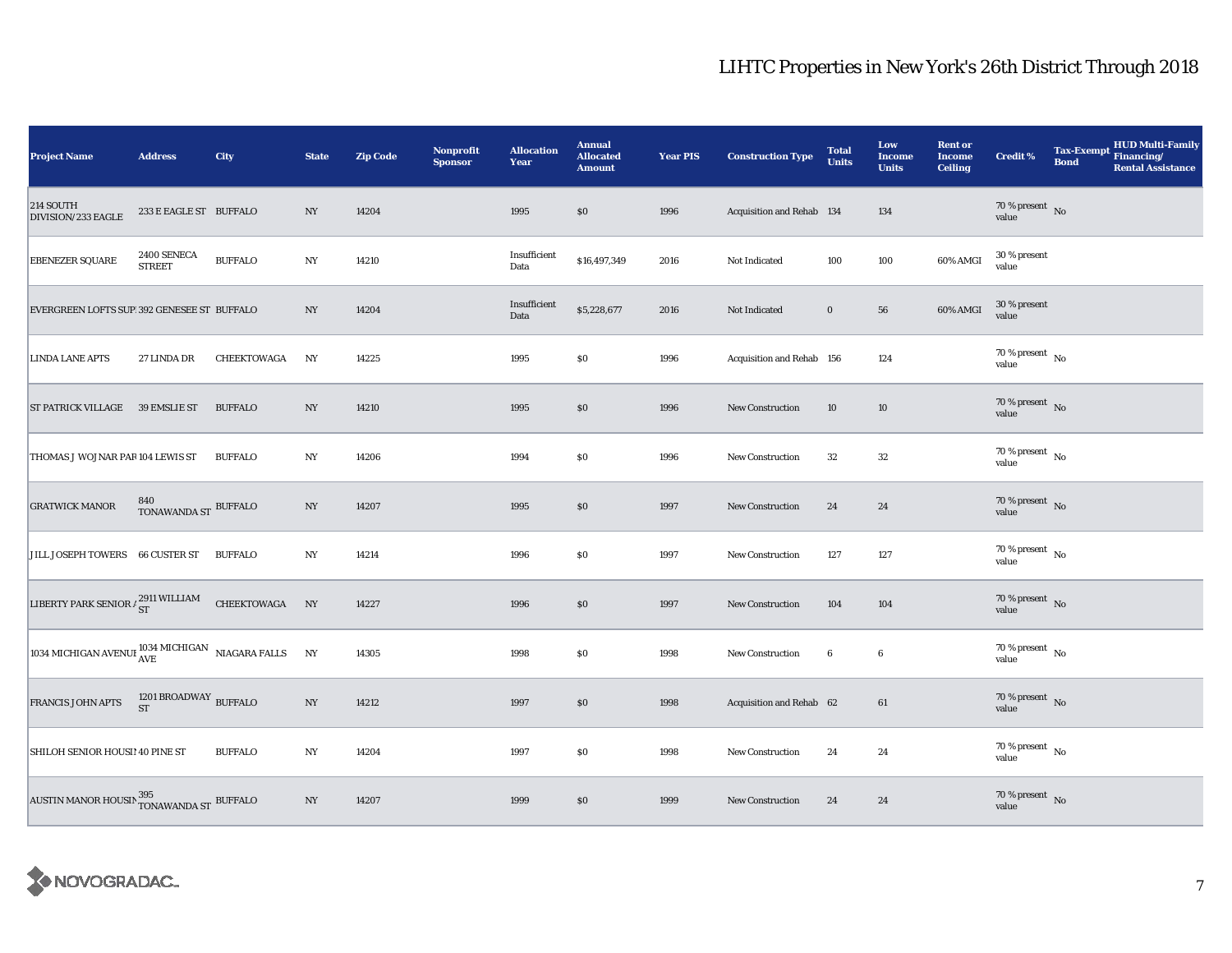| <b>Project Name</b>                                                                                                                   | <b>Address</b>               | <b>City</b>               | <b>State</b>     | <b>Zip Code</b> | <b>Nonprofit</b><br><b>Sponsor</b> | <b>Allocation</b><br>Year | <b>Annual</b><br><b>Allocated</b><br><b>Amount</b> | <b>Year PIS</b> | <b>Construction Type</b>  | <b>Total</b><br><b>Units</b> | Low<br><b>Income</b><br><b>Units</b> | <b>Rent or</b><br>Income<br><b>Ceiling</b> | <b>Credit %</b>                        | <b>Bond</b> | Tax-Exempt HUD Multi-Family<br><b>Rental Assistance</b> |
|---------------------------------------------------------------------------------------------------------------------------------------|------------------------------|---------------------------|------------------|-----------------|------------------------------------|---------------------------|----------------------------------------------------|-----------------|---------------------------|------------------------------|--------------------------------------|--------------------------------------------|----------------------------------------|-------------|---------------------------------------------------------|
| <b>BUFFALO RIVER APTS</b>                                                                                                             | 67 VINCENNES<br>ST           | <b>BUFFALO</b>            | $_{\mathrm{NY}}$ | 14204           |                                    | 1999                      | \$0                                                | 1999            | <b>New Construction</b>   | 16                           | ${\bf 16}$                           |                                            | $70\,\%$ present $\,$ No value         |             |                                                         |
| MIDDLE CITY REVITALIZ $_{\rm AVE}^{1371\,\rm MICHIGAN}$ NIAGARA FALLS                                                                 |                              |                           | NY               | 14305           |                                    | 1998                      | \$0                                                | 1999            | Acquisition and Rehab 10  |                              | 10                                   |                                            | 70 % present $\overline{N_0}$<br>value |             |                                                         |
| VINCENT MORELLO SEN 418 95TH ST                                                                                                       |                              | NIAGARA FALLS             | NY               | 14304           |                                    | 1999                      | \$0                                                | 1999            | New Construction          | 80                           | 80                                   |                                            | 70 % present $\hbox{~No}$<br>value     |             |                                                         |
| <b>GERARD PLACE</b>                                                                                                                   | 2515 BAILEY AVE BUFFALO      |                           | NY               | 14215           |                                    | 1999                      | \$0                                                | 2000            | Acquisition and Rehab 15  |                              | 14                                   |                                            | $70\,\%$ present $\,$ No value         |             |                                                         |
| <b>SWEET HOME ROAD</b>                                                                                                                | <b>3414 SWEET</b><br>HOME RD | <b>AMHERST</b>            | NY               | 14228           |                                    | 2000                      | \$0                                                | 2000            | New Construction          | 10                           | 10                                   |                                            | 70 % present $\hbox{~No}$<br>value     |             |                                                         |
| <b>WILLOW AVENUE</b>                                                                                                                  | 576 WILLOW<br>AVE            | <b>NORTH</b><br>TONAWANDA | $_{\mathrm{NY}}$ | 14120           |                                    | 2000                      | \$0                                                | 2000            | Acquisition and Rehab 6   |                              | $\bf 6$                              |                                            | $70\,\%$ present $\,$ No value         |             |                                                         |
| 2982 STONY POINT RD A 2982 STONY                                                                                                      |                              | <b>GRAND ISLAND</b>       | NY               | 14072           |                                    | 2001                      | \$0                                                | 2001            | Acquisition and Rehab 6   |                              | $\boldsymbol{6}$                     |                                            | 70 % present $\hbox{~No}$<br>value     |             |                                                         |
| KIBLER SENIOR HOUSIN 284 MAIN ST                                                                                                      |                              | TONAWANDA                 | NY               | 14150           |                                    | 2001                      | $\$0$                                              | 2001            | Acquisition and Rehab 75  |                              | 74                                   |                                            | $30\,\%$ present $\,$ No value         |             |                                                         |
| PORTAGE APTS                                                                                                                          | 261 PORTAGE<br>RD            | NIAGARA FALLS             | N <sub>Y</sub>   | 14303           |                                    | 2000                      | \$0                                                | 2001            | Acquisition and Rehab 10  |                              | 10                                   |                                            | $70$ % present $\,$ No $\,$<br>value   |             |                                                         |
| <b>ELLICOTT HOUSES</b>                                                                                                                | 421 S DIVISION<br><b>ST</b>  | <b>BUFFALO</b>            | $_{\mathrm{NY}}$ | 14204           |                                    | 2001                      | \$0                                                | 2002            | <b>New Construction</b>   | 64                           | 64                                   |                                            | 70 % present $\bar{N}$ o<br>value      |             |                                                         |
| FREDERICK DOUGLASS 1481 CLINTON ST BUFFALO                                                                                            |                              |                           | NY               | 14204           |                                    | 2002                      | \$0                                                | 2002            | New Construction          | 87                           | 87                                   |                                            | $30$ % present $\,$ No $\,$<br>value   |             |                                                         |
| ELIZABETH C HARVEY A 525 OLIVER ST                                                                                                    |                              | NORTH<br><b>TONAWANDA</b> | $_{\mathrm{NY}}$ | 14120           |                                    | 2002                      | \$0                                                | 2003            | New Construction          | 24                           | 24                                   |                                            | $70\,\%$ present $\,$ No value         |             |                                                         |
| $\boxed{\text{FREDERICK DOUGLASS}\,{}^1\!\!\!\!\!\begin{array}{c}\textbf{180}\textbf{J}\textbf{EFFERSON}\end{array}}\textbf{BUFFALO}$ |                              |                           | $_{\mathrm{NY}}$ | 14204           |                                    | 2004                      | \$0                                                | 2003            | Acquisition and Rehab 112 |                              | 112                                  |                                            | $30$ % present $\,$ No $\,$<br>value   |             |                                                         |